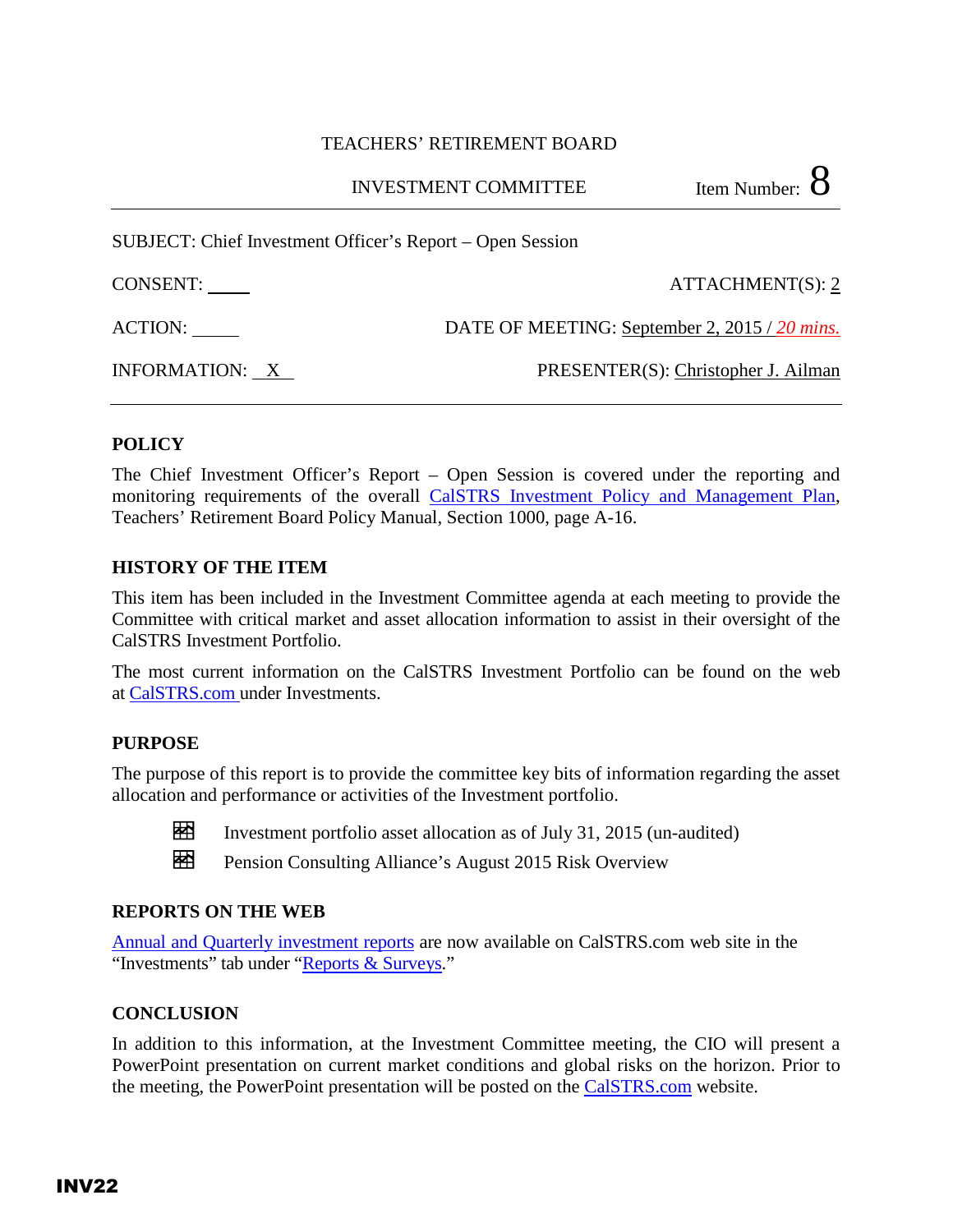Attachment 1 Investment Committee – Item 8 September 2, 2015



# **Investment Portfolio & Risk Dashboard**

Chief Investment Officer's Report





### **Asset Allocation over the past three years** (Monthly data)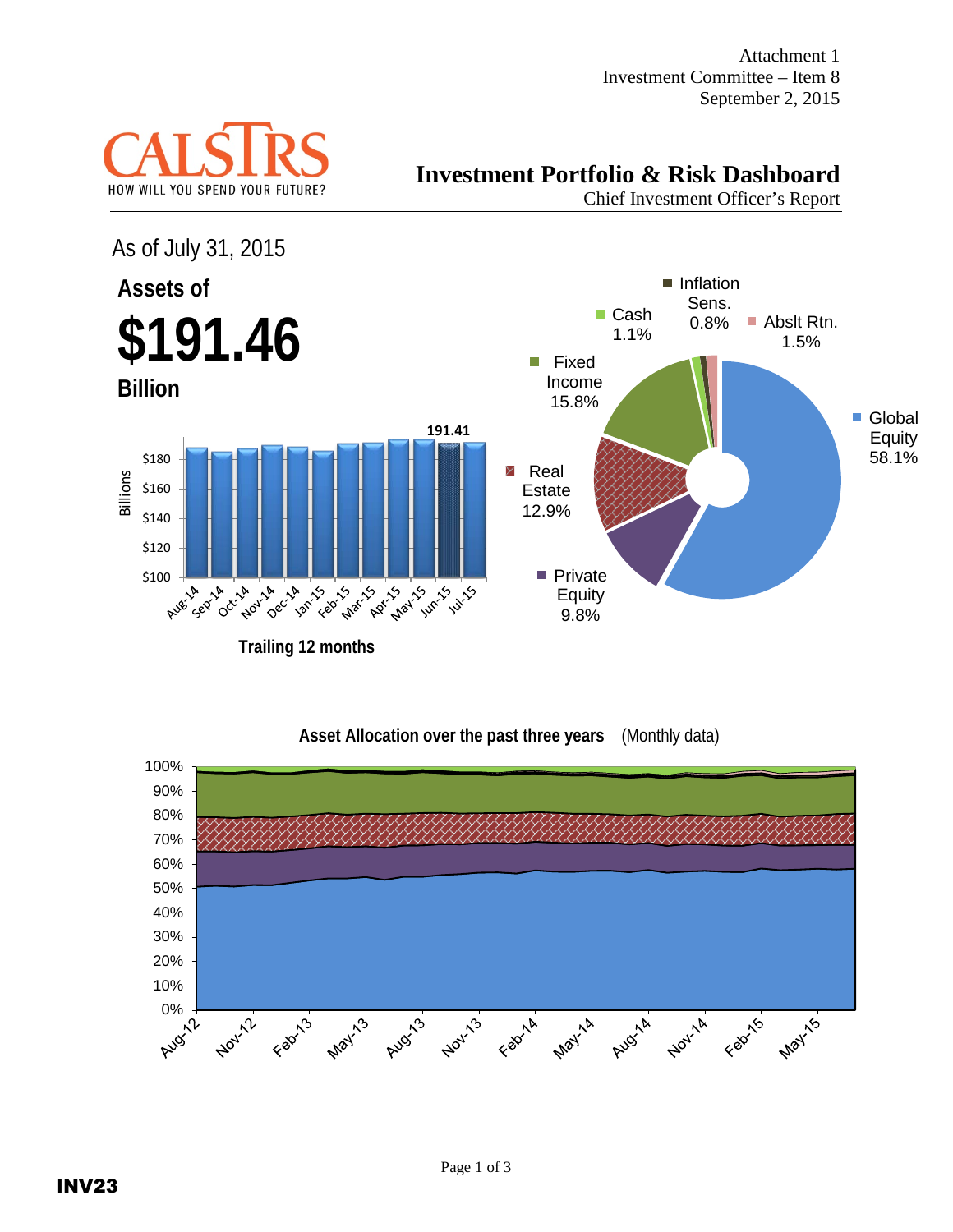# Takeaways

- Despite continuing drama in Europe over the Greek debt rollover, and precipitous Chinese stock market declines, U.S. growth oriented assets; equity, private equity, and private real estate, continue to register top decile valuation levels relative to their histories.
- U.S. equity volatility actually declined in July, ending the month near  $\bullet$ this year's lows of 12 (an average reading is 20).
- Consistent with lower levels of equity market volatility, the equity market has been range-bound, little changed since the beginning of 2015. Interest rate markets also seem to be trading in a narrow band
- U.S. credit spreads widened during July.  $\bullet$
- International equity valuations remain below their historical average valuation levels, cheap relative to U.S. valuation levels.
- $\bullet$ Commodity prices accelerated their five-year decline on news of China's slowing, and falling oil prices.
- Breakeven inflation levels dropped again, implying low levels of anticipated inflation.

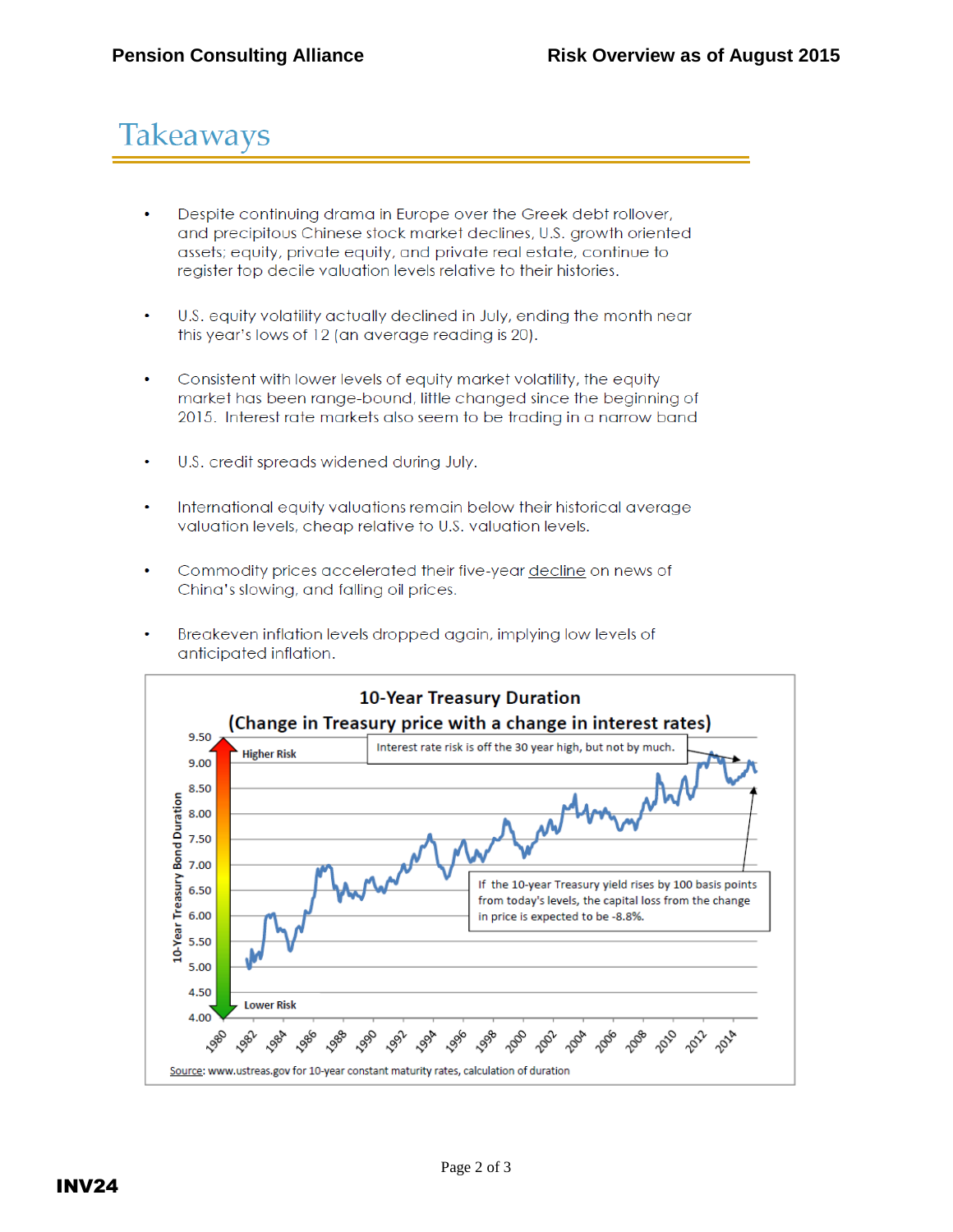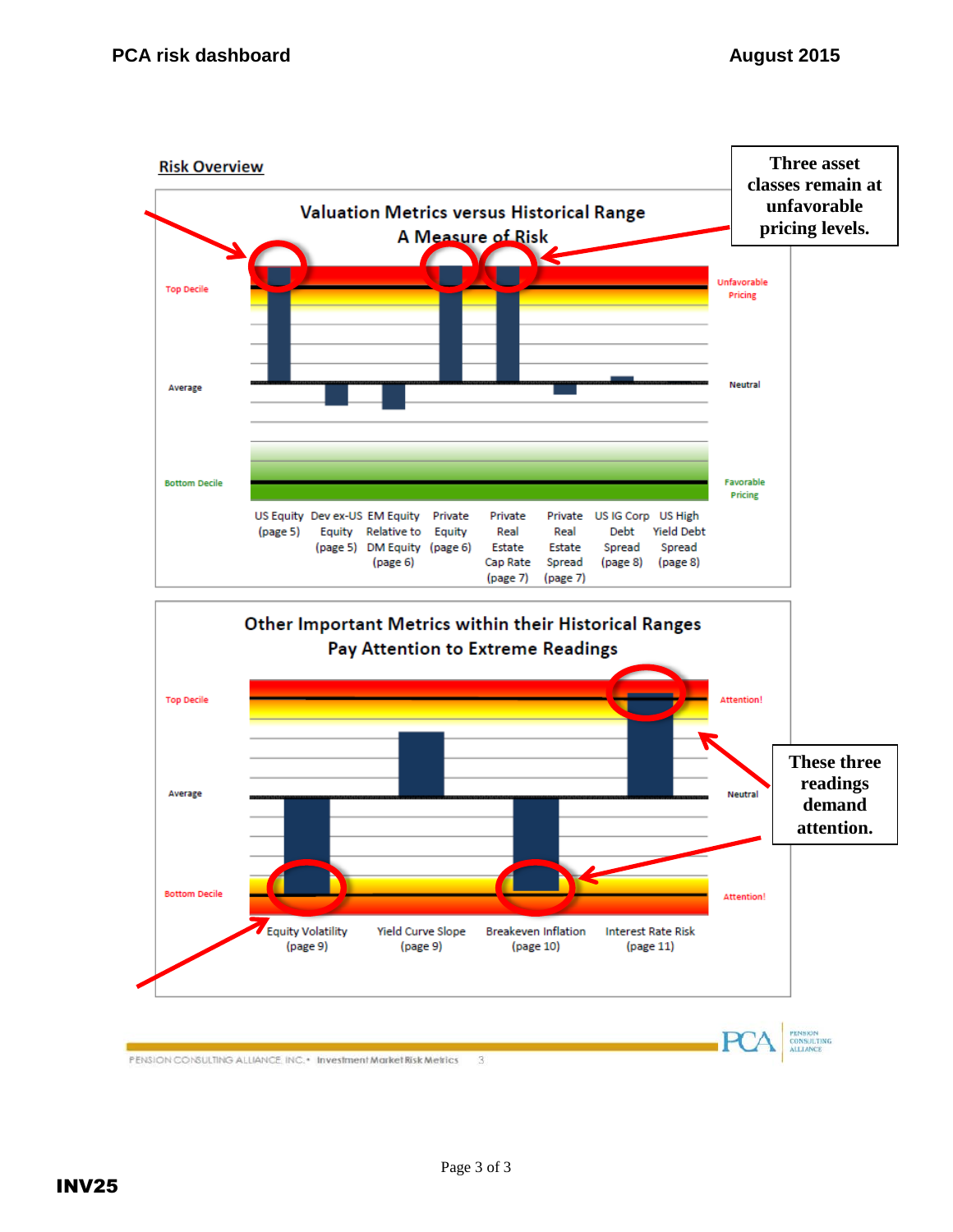Attachment 2 Investment Committee – Item 8 September 2, 2015

# Investment Committee Risk Report

As of June 30, 2015 **INNOVATION & RISK** 



INV26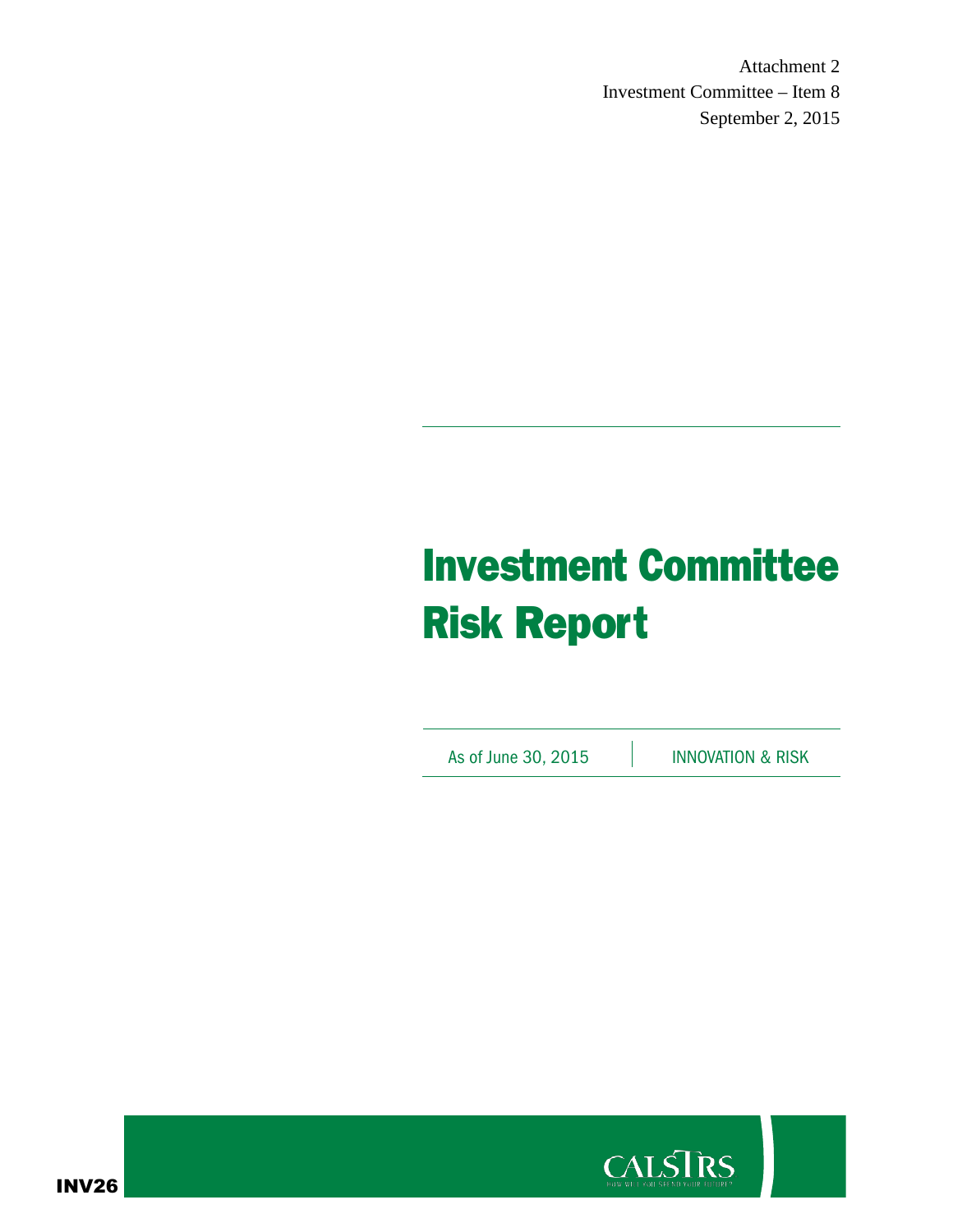#### **Overview**

This report is the first version of what will become a regular attachment to the CIO Report. With a fully-staffed risk team and the implementation of a fund-level risk system, it's now possible to analyze risk, report on and ultimately manage risk in new ways. The purpose of this report is to provide the Investment Committee with useful information about the investment risk exposures in the total portfolio. To meet that goal, the content of this report will expand over time to include additional information, as well as adapting to feedback from the Investment Committee.

#### CalSTRS Total Fund Risk

The Innovation & Risk team utilizes the BlackRock Aladdin risk management system for the total plan portfolio. This comprehensive view makes it possible to view common risks across the portfolio, including traditional metrics like sector and geography, along with exposures to risk factors such as global equity markets and volatility. According to the BlackRock risk model, approximately 67 percent of the total risk in the portfolio comes from public equity market risk, versus an approximately 57 percent asset weight.



## Total Portfolio – Asset Weights as of June 30, 2015



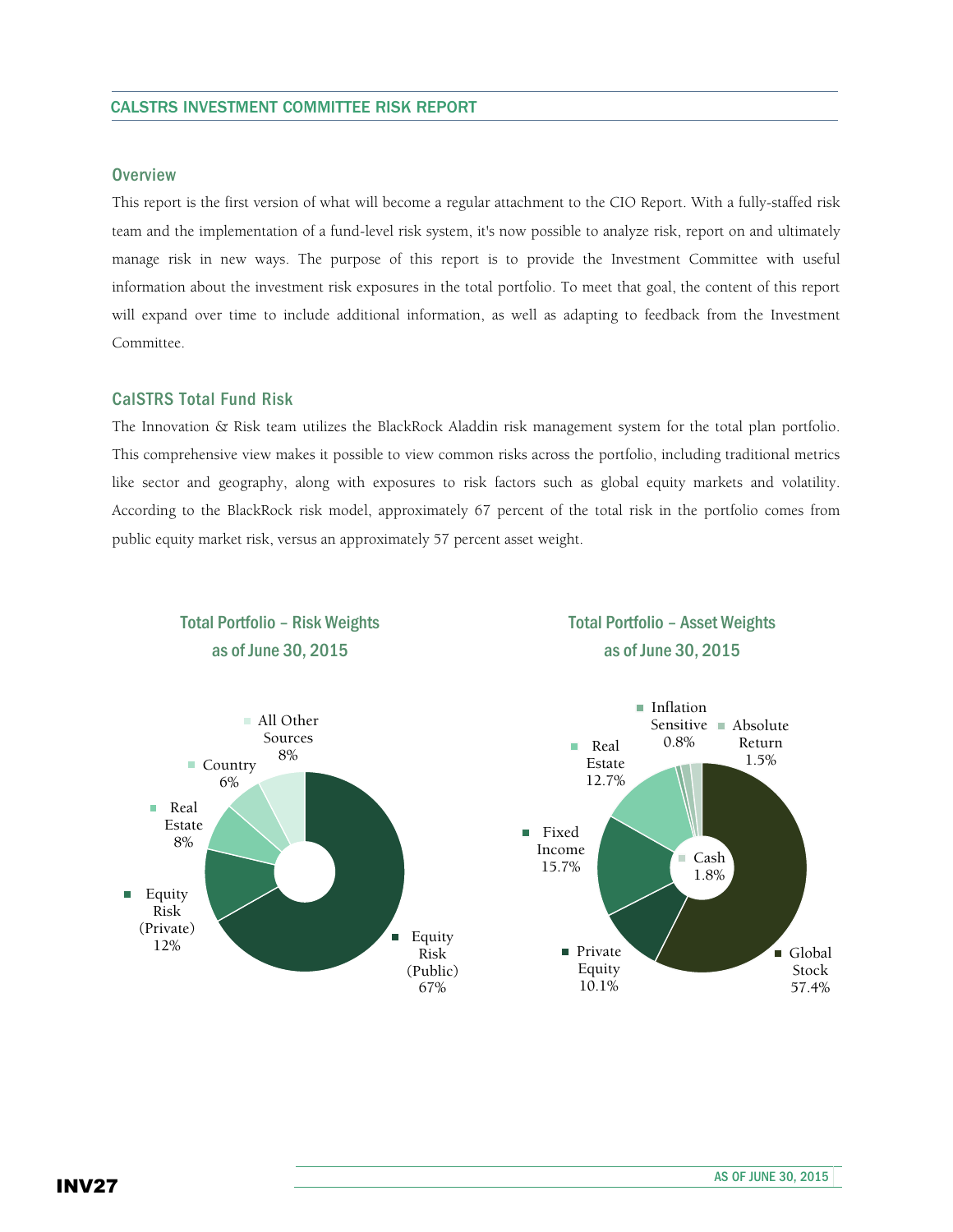#### CALSTRS INVESTMENT COMMITTEE RISK REPORT

#### CalSTRS Geographic Exposure

Across all asset classes, the fund has significant exposure to the U.S. with approximately 79 percent of the portfolio invested in the U.S. The next-largest exposure is 2.9 percent in the U.K. Economic growth and equity performance, particularly in the U.S., are the largest sources of risk in the portfolio.



#### CalSTRS Top 10 Exposures

| <b>Exposure</b>         | <b>Market Value (000s)</b> | % Total Fund |  |
|-------------------------|----------------------------|--------------|--|
| U.S. Government*        | 17,416,582                 | 8.74%        |  |
| Apple                   | 2,222,196                  | 1.11%        |  |
| <b>Wells Fargo</b>      | 1,123,885                  | 0.56%        |  |
| Microsoft               | 1,040,970                  | 0.52%        |  |
| <b>Exxon Mobil</b>      | 989,577                    | 0.50%        |  |
| Google                  | 902,949                    | 0.45%        |  |
| <b>General Electric</b> | 922,212                    | 0.46%        |  |
| JPMorgan Chase          | 877,260                    | 0.44%        |  |
| Johnson & Johnson       | 872,597                    | 0.44%        |  |
| Verizon                 | 836.854                    | 0.42%        |  |
| <b>Total Top 10</b>     | 27,205,083                 | 13.65%       |  |

*\**includes US Treasuries, Agency MBS and other government agency debt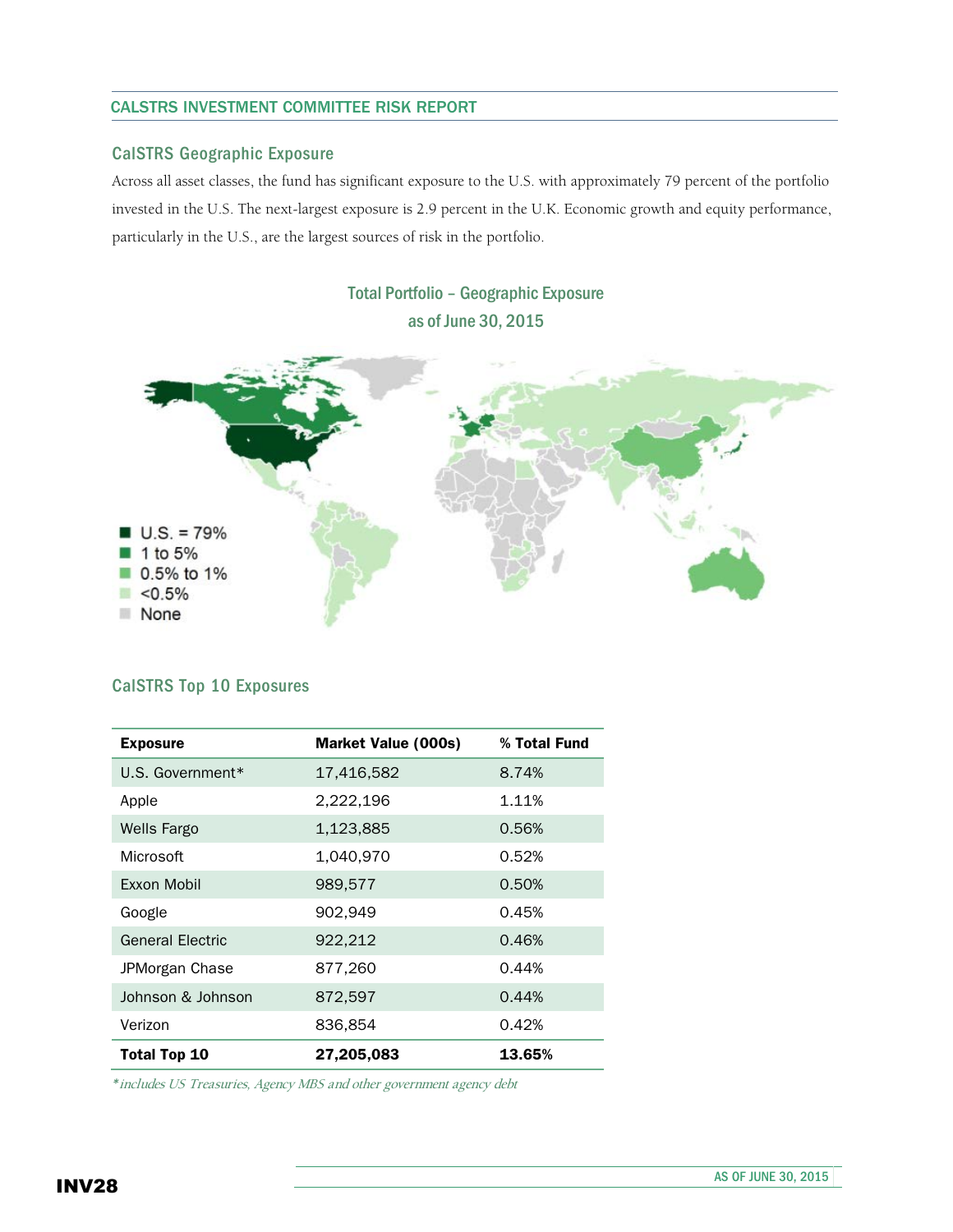#### CALSTRS INVESTMENT COMMITTEE RISK REPORT

| <b>Exposure</b>         | Mkt Val<br>(000s) | % GE  |  |
|-------------------------|-------------------|-------|--|
| Apple                   | 2,138,581         | 1.94% |  |
| Microsoft               | 1,024,800         | 0.93% |  |
| <b>Fxxon Mobil</b>      | 979,604           | 0.89% |  |
| Google                  | 898,212           | 0.82% |  |
| <b>General Flectric</b> | 874,205           | 0.79% |  |
| Johnson & Johnson       | 860,570           | 0.78% |  |
| <b>Wells Fargo</b>      | 743,598           | 0.68% |  |
| JP Morgan Chase         | 740,740           | 0.67% |  |
| Berkshire Hathaway      | 721,512           | 0.66% |  |
| Pfizer                  | 656,486           | 0.60% |  |
| Total Top 10            | 9,638,306         | 8.76% |  |

## Global Equity **Fixed Income**

| <b>Exposure</b>         | <b>Mkt Val</b><br>(000s) | % FI   |  |
|-------------------------|--------------------------|--------|--|
| U.S. Government*        | 16,597,726               | 55.19% |  |
| <b>BofA</b>             | 229,727                  | 0.76%  |  |
| Verizon                 | 212,048                  | 0.71%  |  |
| Morgan Stanley          | 185,476                  | 0.62%  |  |
| <b>General Electric</b> | 178,390                  | 0.59%  |  |
| Mexico Government**     | 177,810                  | 0.59%  |  |
| Citigroup               | 176,763                  | 0.59%  |  |
| Goldman Sachs           | 169,730                  | 0.56%  |  |
| JPMorgan                | 150,119                  | 0.50%  |  |
| Comcast                 | 132,618                  | 0.44%  |  |
| Total Top 10            | 18,210,407               | 60.55% |  |

*\**US Treasuries, Agency MBS and other govt Agency debt

\*\* PEMEX and Mexico Govt debt

#### Private Equity **Real Estate** Real Estate

L.

| <b>Fund</b>                          | <b>Mkt Val</b><br>(000s) | % of PE | <b>Manager</b>      | <b>Mkt Val</b><br>(000s) | $%$ of RE |
|--------------------------------------|--------------------------|---------|---------------------|--------------------------|-----------|
| <b>Blackstone Capital Partners V</b> | 1,181,299                | 5.81%   | Principal           | 3,127,474                | 12.96%    |
| <b>TPG Partners V</b>                | 792,689                  | 3.90%   | <b>CBRE</b>         | 2,898,343                | 12.01%    |
| Permira IV                           | 570,528                  | 2.81%   | <b>BlackRock</b>    | 1,639,924                | 6.80%     |
| First Reserve Fund XII               | 499,365                  | 2.46%   | Fortress            | 1,616,652                | 6.70%     |
| Providence Eqty Partners VI          | 453,420                  | 2.23%   | Fairfield           | 1,226,551                | 5.08%     |
| Apax Europe VII                      | 442,255                  | 2.17%   | <b>GI Partners</b>  | 1,171,853                | 4.86%     |
| <b>TPG Partners VI</b>               | 400,303                  | 1.97%   | Clarion             | 869,125                  | 3.60%     |
| Carlyle Partners V                   | 394,910                  | 1.94%   | <b>PCCP</b>         | 794,673                  | 3.29%     |
| Carlyle Europe Partners III          | 348,424                  | 1.71%   | Lionstone           | 687,147                  | 2.85%     |
| The Resolute Fund II                 | 326,801                  | 1.61%   | Heitman             | 653,291                  | 2.71%     |
| Total Top 10                         | 5,409,995                | 26.60%  | <b>Total Top 10</b> | 14,685,031               | 60.86%    |